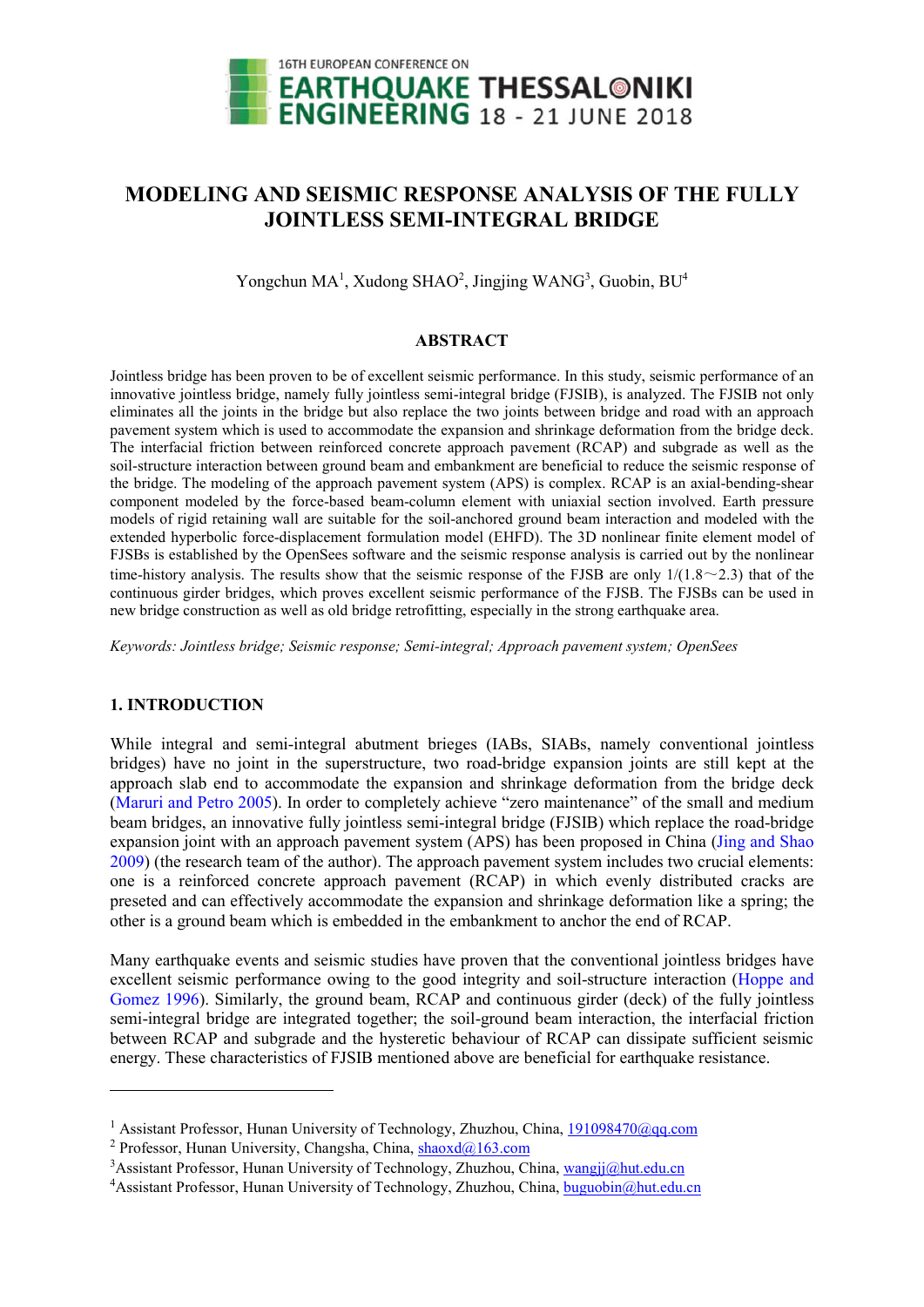Up to now, the author has simplified the approach pavement system as a linear elastic boundary and the qualitative results of the modal analysis and response spectrum analysis show that the APS can significantly reduce the dynamic response of the superstructure (Ma et al. 2013). However, for seismic design or seismic assessment, it needs to carry out the accurate quantitative analysis with the nonlinearity of APS considered. Reviewing the literature, it is found that the dynamic time-history analysis based on simplified nonlinear finite element model of jointless bridge is the most efficient and precise method (Wilson 1988, Faraji 2001, Ní Choine et al. 2015). Therefore in this paper, a prestressed concrete continuous box girder bridge in Kun-ming is used as the "reference" case. The approach pavement system is crucial and its detailed modeling method will be given; The FEM of the continuous girder bridge and the fully jointless semi-integral bridge are both established in the OpenSees environment and the seismic response analysis is carried out by the nonlinear time-history analysis. The parametric study of the APS is implemented and design guidance is suggested according to the results.

#### **2. APPROACH PAVEMENT SYSTEM AND MODELING**

The schematic diagram of the innovative fully jointless semi-integral bridge is shown in Figure 1. The continuous girder (deck), the approach slab, the reinforced concrete approach pavement and anchored ground beam are in series connection and the road surface layer which is usually made of asphalt concrete is completely smooth and jointless. The deformation or movement of the superstructure is freely transferred to the end of the approach slab which is integrated with the continous deck and cross over the top of the abutment back wall; the continous beam is not integrated with the abutment like the integral or semi-integral abutment briege, but is kept like the conventional beam bridge to avoid disturbing the backfill and pile foundation; the RCAP is set between the approach slab and anchored ground beam and the preseted cracks are evenly distributed in the RCAP which can accommodate the total deformation like a spring. The FJSIB should be completed at the high temperature season to ensure the RCAP in tension. Therefore the the thermal expansion/contraction of the FJSIB will not cause disruption to the soil around the anchor beams and approach pavements. The fully jointless semi-integral bridge is improved from conventional jointless bridge and to achive the goal of "the only good joint is no joint" (Kunin and Alampalli 2000). The fully jointless semi-integral bridge are better than the conventional jointless bridge in not only the driving quality, economy, durability and appearance but also the seismic performance and construction convenience. This excellent jointless bridge is used more and more in China and one real example which is builded in Kunming as shown in Figure 2.



Figure 1. Fully jointless semi-integral bridge system: (a) elevation, (b) plan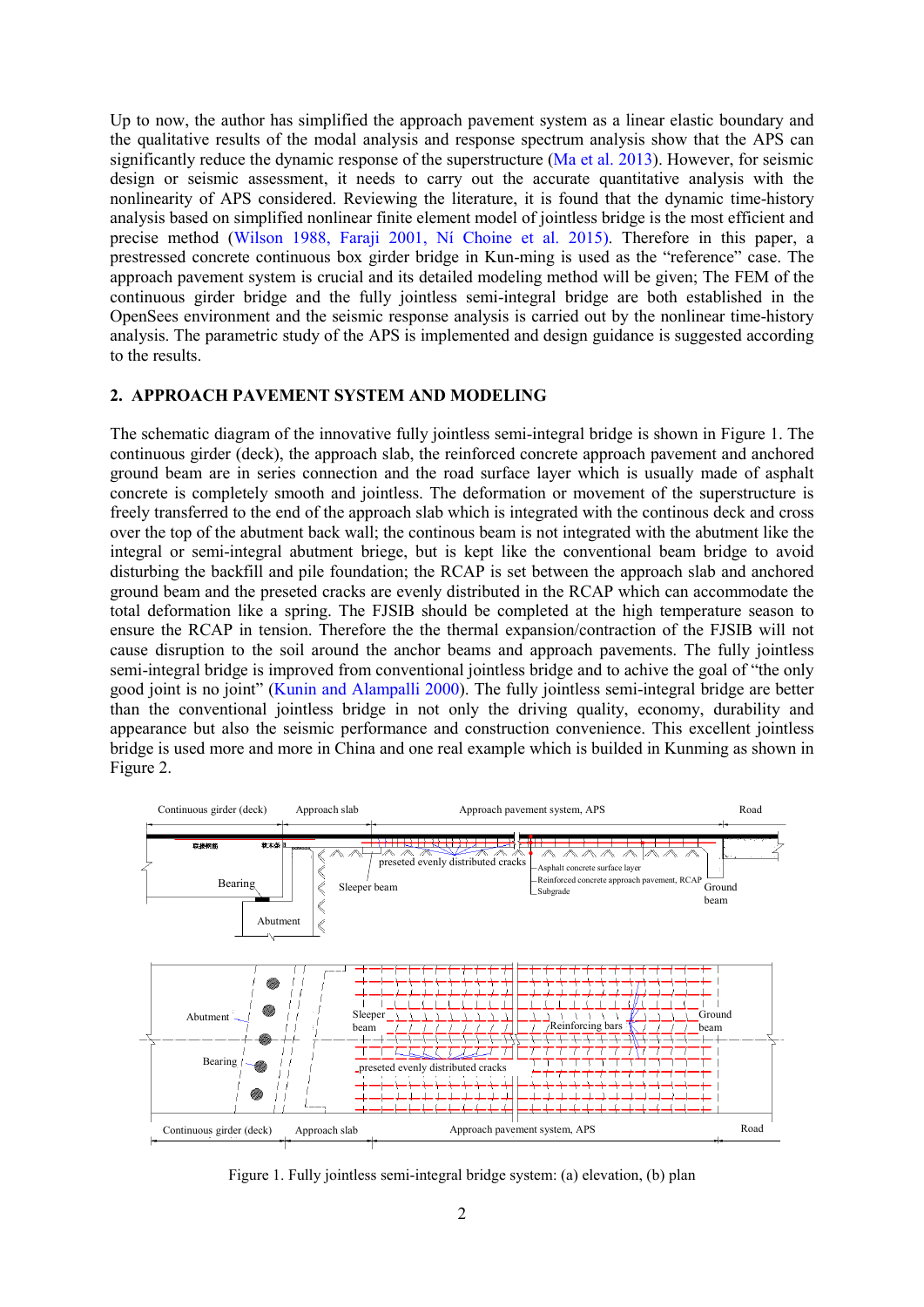

Figure 2. As-built fully jointless semi-integral bridge in Kunming: (a) elevation, (b) plan, (c)size (cm)

Obviously, the approach pavement system is the most distinctive component of the FJSIB and is crucial to the static and dynamic performance of the bridge. The approach pavement system consists of two element: (1) the reinforced concrete approach pavement and (2) the anchored ground beam. When the deck moves away from or is close to the abutment in the longitudinal direction due to the earthquake, the responses of APS include: (1) relative slip occurs between the RCAP and subgrade; (2) the reinforced concrete approach pavement is in the state of axial tension or compression; (3) the ground beam anchored by embankment is cyclically pulled and pushed by the RCAP. The nonlinear mechanics and modeling of the three parts will be described in details below.

## *2.1 Interfacial friction effect between RCAP and subgrade*

The interfacial friction caused by the relative slip between RCAP and subgrade can consume the seismic energy and constrain the movement of the superstructure. Meanwhile, the interfacial friction also influences the internal force of the RCAP. The function of the subgrade to the RCAP (and the approach slab) includes two aspects: (1) vertical support; (2) horizontal friction. The "Flat Slider Bearing Element" of the OPENSEES can realize the two functions simultaneously (Mazzoni et al. 2006). The axial material of the element adopts the "Elastic-No Tension Material" to achieve the vertical support and the initial stiffness should be a maximum value. The shear material of the element adopts rigid plastic model to describe the Coulomb Friction effect and the coefficient of friction  $(\mu)$  is 1.8 from tests (Jin and Shao 2009).

#### *2.2 Reinforced concrete approach pavement*

It is well known that the development of the stress, strain and crack of the reinforced concrete member after cracking, especially after the yielding of the reinforced bar, is very complicated. If the RCAP is simulated by the solid finite element or the nonlinear multi-layer shell in micro level, the accurate crack model, 3D/2D nonlinear material constitutive models of rebar and concrete and local bond-slip model, which are still not mature, must be given. Meanwhile, the nonlinear time history analysis of these microscopic models is time-consuming and there is a problem of convergence and stability. In this paper, to avoid these temporary insurmountable problems, discrete cracks of the RCAP are represented as "smeared" over a finite length rather than treated explicitly from the macro level; the constitutive behavior of the cross section is explicitly derived by discretization of the cross section into fibers; the plane sections remain plane, such that the strain distributes over the cross section linearly; the material constitutive models of the rebar fiber and concrete fiber adopt the simple uniaxial stressstrain model. A fiber force-based beam-column element for seismic response analysis of reinforced concrete structure which has been embedded into OpenSees coincides with this idea and can be used for efficient and robust calculation (Spacone et al. 1996<sup>a</sup>, Spacone et al. 1996<sup>b</sup>).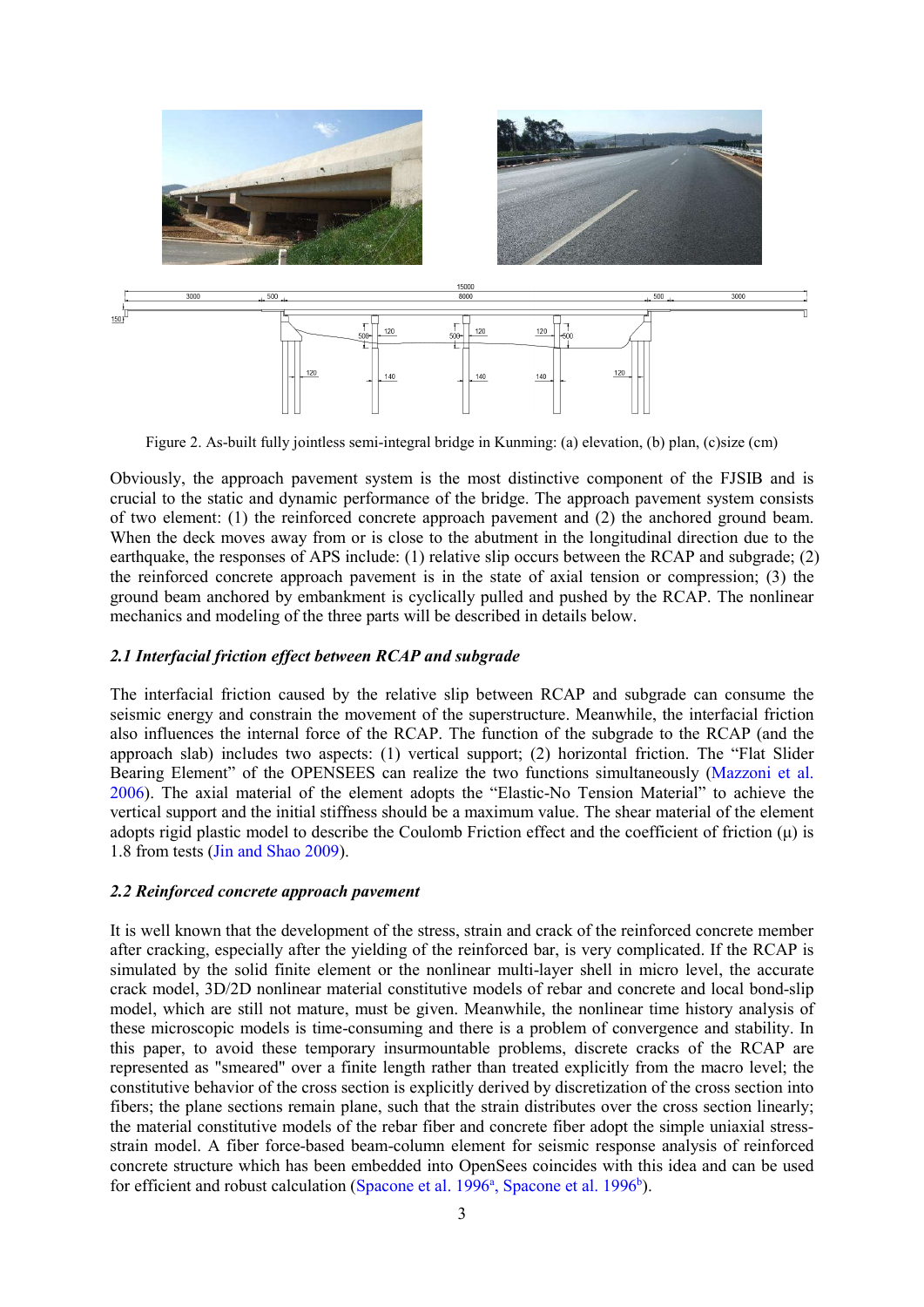

Figure 3. Element divison and section fiber division of the RCAP

In this paper, the RCAP is 30m long and divided into a number of elements which are modeled by the force-based beam-column element; the cross section is also discrete into multiple fibers, as shown in Figure 3. To predict the development of plasticity of RCAP, the Gauss-Lobatto integral method which is the most commonly used method for distributed plastic integral at present is adopted and each element selects 5 integration points. The accuracy of the seismic response analysis largely depends on the material constitutive models of the fibers. Based on a large number of experiments, Tamai 1988, Belarbi and Hsu 1994 proposed an average (smeared) uniaxial stress-strain model of the rebar and concrete which have been widely accepted, as shown in Figure 4. This steel and concrete constitutive models are modeled by the "SteelMPF" and "ConcreteCM" in OpenSees, respectively. The rebar and concrete of the RCAP are HRB335 and C30 respectively and the corresponding parameter values are shown in Table 1 and Table 2.



Figure 4. Average uniaxial tension stress-strain model: (a) concrete, (b) steel bar

Table 1. Parameter values of the SteelMPF for the RCAP

|                   | \$E0 (MPa) \$fyn (MPa) \$fyp (MPa) \$bn \$bp |     |           |
|-------------------|----------------------------------------------|-----|-----------|
| $2.0 \times 10^5$ | 388                                          | 353 | $1\%$ 2\% |

|       | SEc (MPa) Sfpcc (MPa) Sepcc $(10^{-6})$ Src Sft (MPa) Set $(10^{-6})$ Srt |      |    |      |      |     |
|-------|---------------------------------------------------------------------------|------|----|------|------|-----|
| 29722 |                                                                           | 2000 | 41 | -0.8 | -800 | 1.2 |

The internal force distribution of the RCAP under actual situation and the finite element model are shown in Figure 5 and it can be seen that the degree of element division has a great influence on the internal force of RCAP. Therefore a RCAP is modeled by element with length of 0.1m, 0.5m, 1.0m, 2.0m and 5.0m respectively and pushover analysis and nonlinear dynamic time-history analysis are carried out to determine the reasonable element length. The P-Δcurves of pushover analysis are shown in Figure 6. When the deformation  $(\Delta)$  of the RCAP is small, the element length has little influence on the result, but when the large plastic deformation occurs, the curve of the element length of 5m is distinctly different from other element length. So for the static analysis of RCAP, element length≤2m is sufficient to ensure the reliability of the modelling. The  $\Delta$ -t curves of nonlinear dynamic timehistory analysis are shown in Figure 7. It can be seen that: (1) the characteristic of the  $\Delta$ -time curves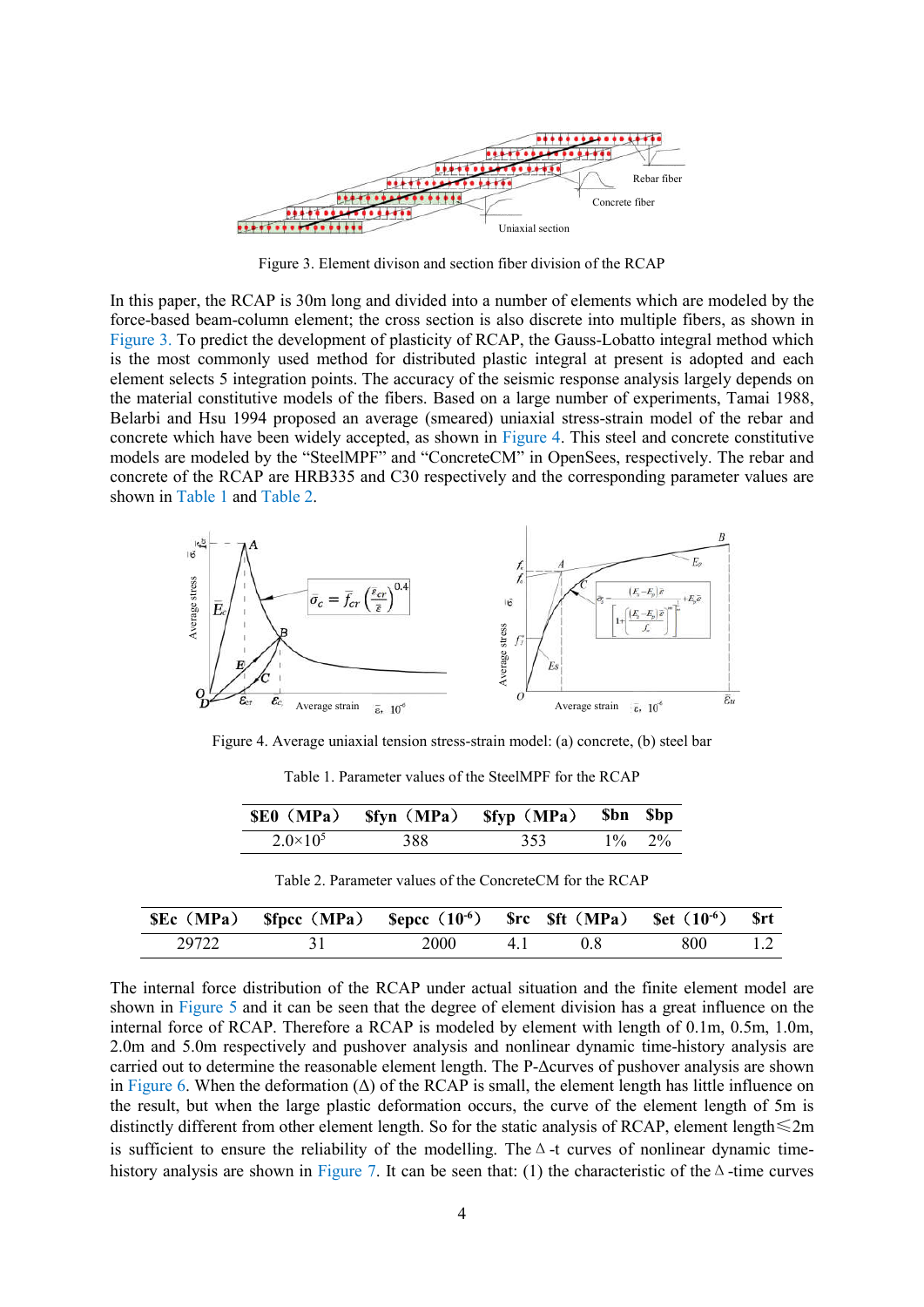are similar but the discreteness of the response is much larger than in the pushover analysis; (2) when the element length≤1m, peak response is basically stable and consistent. So for the dynamic analysis of RCAP, element length $\leq 1$ m is sufficient to ensure the reliability of the modelling.



Figure 5. Internal force distribution of the RCAP: (a) element division, (b) actual, (c) FEM



Figure 6. Pushover and analytical P- $\Delta$  curves of the RCAP: (a) full curve, (b) local curve



Figure 7. Δ-time curves of the RCAP under different element length

#### *2.3 Soil-anchored ground beam interaction*

The ground beam embedded in embankment is to anchor the end of RCAP and ensure the pavement jointless. The soil-anchored ground beam interaction belongs to the category of soil-rigid retaining wall interaction. So far, there are 6 main types of nonlinear soil spring model: Maragakis model (Maragakis 1984), NCHRP(1991) model (Barker et al. 1991), Caltrans model (Caltrans 2006), Logspiral hyperbolic model, LSH (Shamsabadi et al. 2005), Hyperbolic force-displacement formulation, HFD (Shamsabadi et al. 2007), and Extended hyperbolic force-displacement formulation model, EHFD (Shamsabadi et al. 2010). The NCHRP and Maragakis models are used to establish the discrete distributional soil springs along the depth of the retaining wall. The NCHRP model is a form of curve + horizontal line, while the Maragakis model is a form of slash+horizontal line. The Caltrans model, the LSH model, the HFD model and the EHFD model are all used to establish the concentrated soil spring of the retaining wall. The Caltrans model is also an ideal elastoplastic model of the slash  $+$ horizontal straight line, which is simplified directly from the experimental results and does not involve any soil parameters; The LSH model, the HFD model and the EHFD model are a series of models, all of which are in hyperbolic form. The LSH model introduces the soil parameters and can calculate the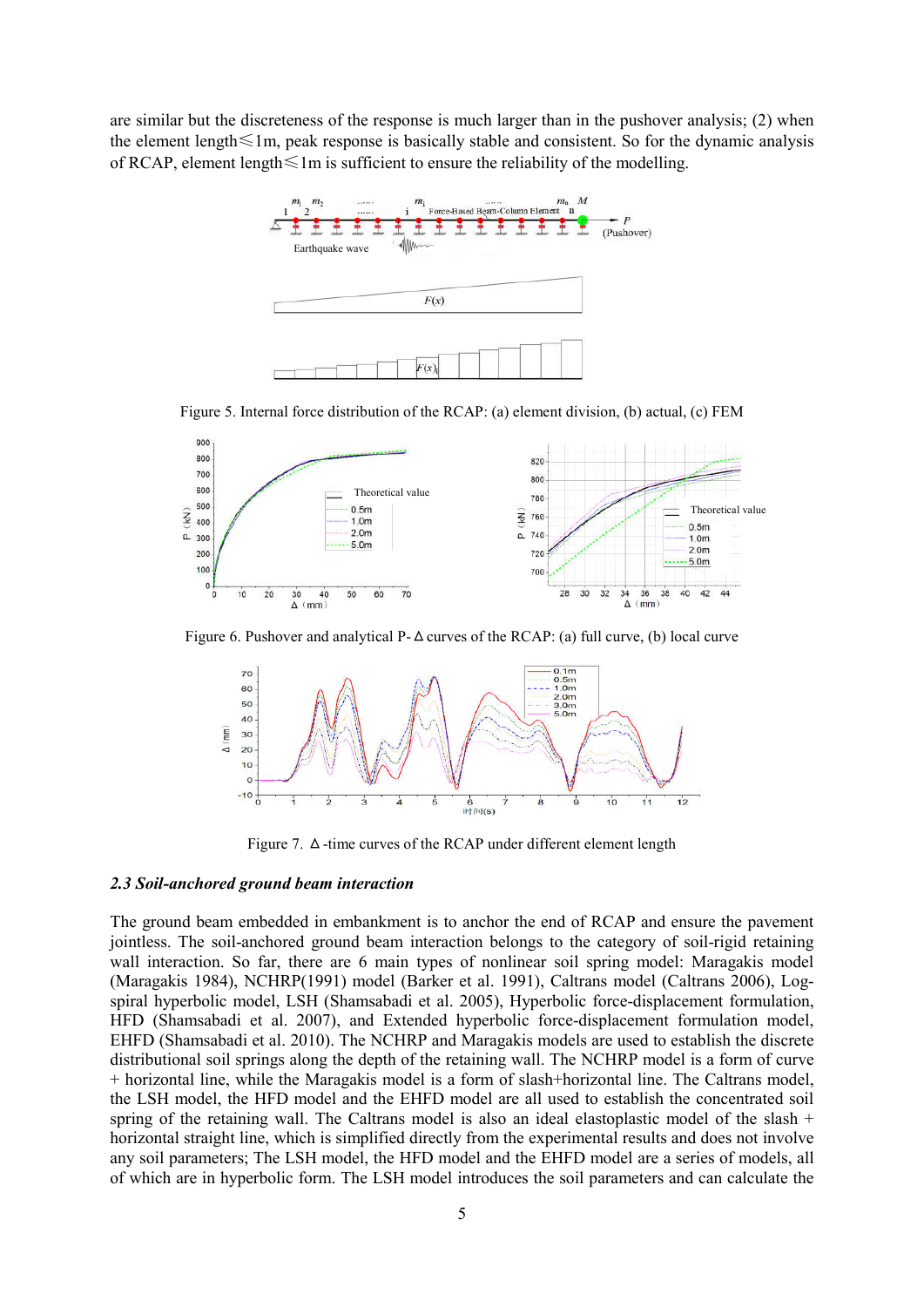nonlinear model of various soils. In order to facilitate the engineering application, the HFD model and EHFD model adopt the simple functional descriptions of the LSH curve, and the EHFD model also introduces the height adjustment coefficient.

Based on the experiments of UCLA (Stewart et al. 2007, Lemnitzer et al. 2009) and UCD (Romstad et al. 1995), a retaining wall with a height equal to 1.67m and width equal to 1.00m is taken as the calculation model. The earth pressure-displacement curves obtained from the above 5 models (LSH model is not considered) are compared, as shown in Figure 8.



Figure 8. Nonlinear earth pressure-Δcurves of different models

It can be seen that NCHRP(1991) model and Maragakis model are conservative and the EHFD model is the rational model for modeling the soil-ground beam interaction. The expression of the EHFD is (Shamsabadi et al. 2010)

$$
F(y) = \begin{cases} \frac{410.6y}{(H/\text{lm}) + 1.867y} \left(\frac{H}{1\text{m}}\right)^{1.56} & y \le 0.05H \text{ (UCLA } \text{ Granular soil)}\\ \frac{249.1y}{(H/\text{lm}) + 0.8405y} \left(\frac{H}{1\text{m}}\right)^{1.05} & y \le 0.10H \text{ (UCD } \text{ Cohesive soil)} \end{cases}
$$
(1)

where, y is the horizontal displacement of the ground beam, cm; H is the height of the ground beam, m;  $F(y)$  is the earth pressure, kN. The anchored ground beam is modeled by elastic beam column element and ZeroLength Element with HyperbolicGapMaterial developed from EHFD model is used to model the soil-ground beam interaction. The HyperbolicGapMaterial is shown in Figure 9 and the parameter values in this paper are:  $H = 1.5m$  and  $Kur = Kmax = 45823kN/m$ ,  $Rf = 0.7$ ,  $Ful = 374kN$  (per metre width).



Figure 9. HyperbolicGapMaterial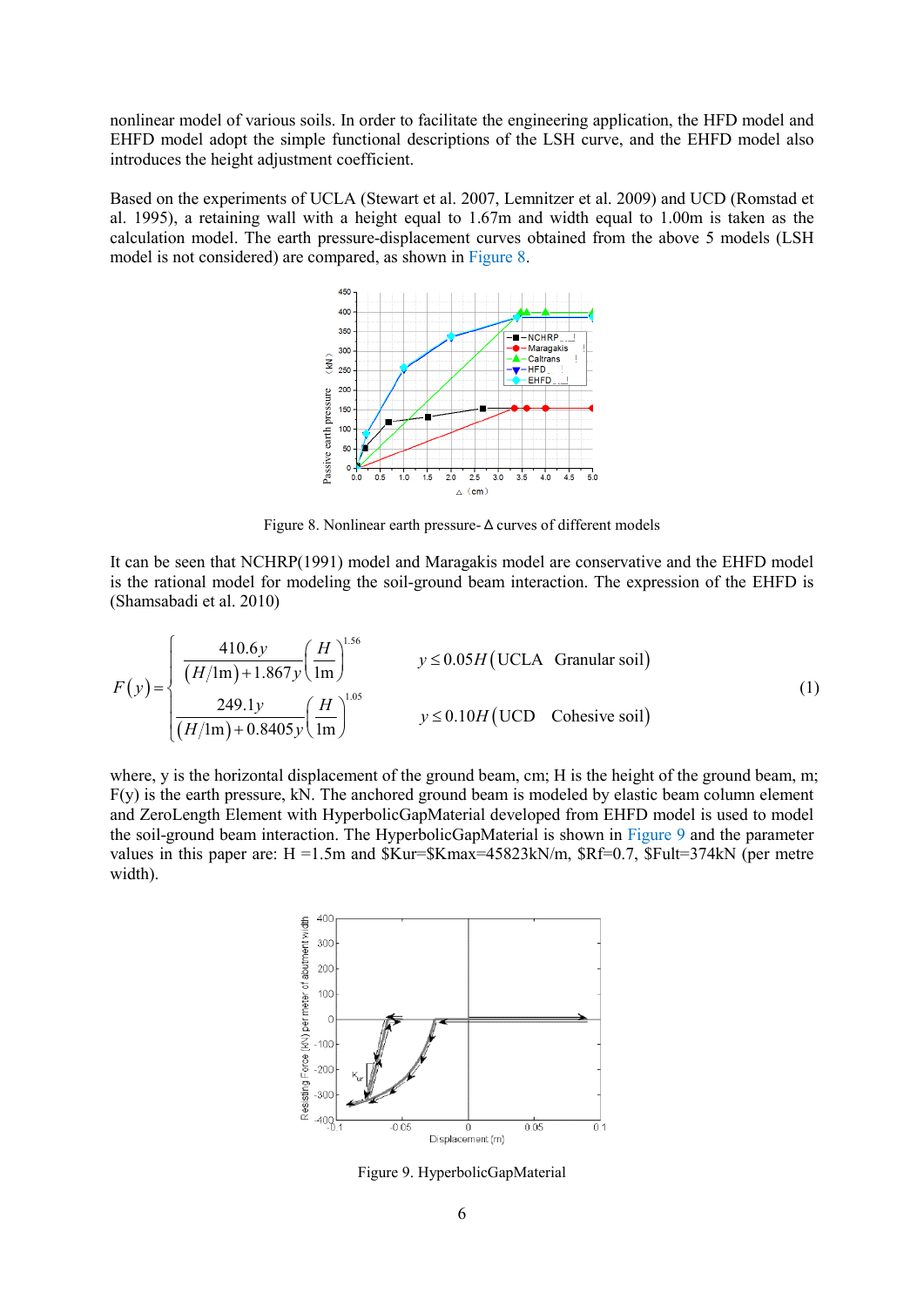#### **3. ANALYTICAL MODELING OF THE ANALYZED BRIDGE SYSTEMS**



Figure 10. Stick nonlinear finite element model of the FJSIB

The "reference" bridge is a  $4\times20$ m continuous girder bridge (CGB) and the corresponding FJSIB is shown in Figure 2. The simplified nonlinear finite element model of CGB and FJSIB are both created in OpenSees. The girders, bent caps and piles of the bridge are modeled by elastic beam column element. The "red lines" in Figure 10 represent the rigidlink element. An experiment has proven that the approach slabs is elastic when the RCAP is tensile failure (Ma et al. 2012). Therefore the approach slabs can be modeled by elastic timoshenko beam column element. The elastomeric bearings are modeled by elastomericBearingPlasticity of OpenSees. The piers are modeled by force-based beamcolumn element with the modified radau hinge integration which not only can overcome strain softening but also can consider the plastic distribution (Scott and Fenves 2006). The plastic hinge length  $L_p$  can be calculated according to (Paulay and Priestley 1992):

$$
L_p = \min \begin{cases} 0.08L + 0.022 f_y d_b \ge 0.044 f_y d_b \\ \frac{2}{3} b \end{cases}
$$
 (N, mm) (2)

where, *L* is the length of pier;  $f_y$ ,  $d_b$  is the yield strength and diameter of the longitudinal reinforcing steel bar respectively; *b* is the width of the short side of a rectangular section or the diameter of a circular section. In this paper, the  $L=5000$ mm,  $d_b=25$ mm,  $f_v=388$ N/mm2,  $b=1200$ mm and  $L_p=673$ mm. The fibers of steel bar and concrete of the piers are modeled by SteelMPF and ConcreteCM of the OpenSees. The ConcreteCM is developed according to the Mander model (Mander et al. 1988) which can consider the confined concrete of the piers. The parameter values of the SteelMPF and ConcreteCM are shown in Table 3 and Table 4. The soil-pile interaction is model by the zero-Length element with PySimple1 based on Boulanger nonlinear dynamic p-y model (Boulanger et al. 1999). The stick nonlinear finite element model of FJSIB is shown in Figure 10. The difference between continuous girder bridge and fully jointless semi-integral bridge is the approach pavement system.

Table 3. Parameter values of the SteelMPF for the pier

|                   |     | \$E0 (MPa) \$fyn (MPa) \$fyp (MPa) \$bn \$bp |             |
|-------------------|-----|----------------------------------------------|-------------|
| $2.0 \times 10^5$ | 388 | 388                                          | $1\% - 1\%$ |

|       | SEc (MPa) Sfpcc (MPa) Sepcc $(10^6)$ Src Sft (MPa) Set $(10^6)$ |      |    |     | - Srt |
|-------|-----------------------------------------------------------------|------|----|-----|-------|
| 29722 |                                                                 | 2000 |    |     |       |
| 27838 |                                                                 | 2393 | 43 | 124 |       |

Table 4. Parameter values of the ConcreteCM for the pier

Notes: I is the non constrained concrete for protective layer, II is the constrain concrete for the core area of pier column.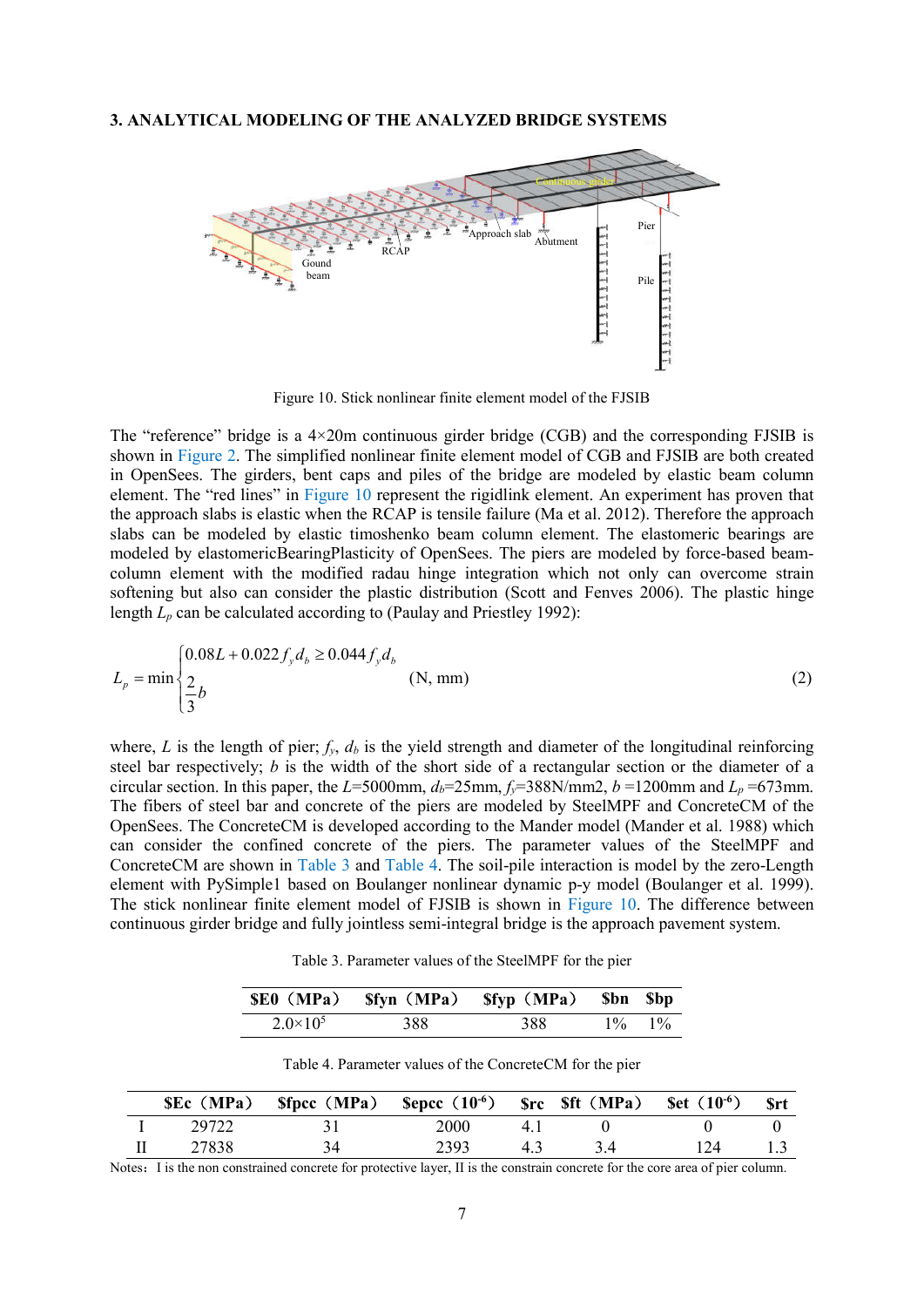## **4. EARTHQUAKE MOTION**

Ten earthquake waves, shown in Table 5, are selected from strong earthquake record database of PEER and CSMNC according to site condition, fault distance and effective period etc. The peak ground acceleration is set to 0.07g, 0.13g and 0.26g corresponding to the minor, medium and major earthquakes, respectively. Dynamic non-linear time history analysis is implemented and the direct integration, known as β-Newmark method, is used as this method is the most robust for the step-bystep dynamic analysis.

| No.            | Magnitude | vear | name              | $V_s$ 30<br>(m/s) | distance<br>(km) | <b>PGA</b><br>$\left( \mathbf{g}\right)$ | <b>PGV</b><br>$\text{(cm/s)}$ | $T_d$<br>(s) |
|----------------|-----------|------|-------------------|-------------------|------------------|------------------------------------------|-------------------------------|--------------|
| 1              | 6.50      | 1976 | Friuli, Italy-01  | 424.8             | 14.97            | 0.31                                     | 30.78                         | 4.9          |
| $\overline{2}$ | 6.53      | 1979 | Imperial alley-06 | 274.5             | 22.03            | 0.35                                     | 32.99                         | 50.3         |
| 3              | 6.54      | 1987 | Superst Hills-02  | 207.5             | 23.85            | 0.21                                     | 34.51                         | 28.7         |
| $\overline{4}$ | 6.93      | 1989 | Loma Prieta       | 370.8             | 27.67            | 0.37                                     | 62.30                         | 16.4         |
| 5              | 7.28      | 1992 | Landers           | 353.6             | 23.62            | 0.24                                     | 51.40                         | 17.6         |
| 6              | 6.69      | 1994 | Northridge-01     | 450.3             | 20.10            | 0.57                                     | 52.54                         | 9.1          |
| 7              | 6.90      | 1995 | Kobe, Japan       | 256.0             | 19.14            | 0.24                                     | 37.84                         | 10.3         |
| 8              | 7.14      | 1999 | Duzce, Turkey     | 326.0             | 12.02            | 0.82                                     | 62.07                         | 9.4          |
| 9              | 7.62      | 1999 | Chi-Chi           | 446.6             | 45.15            | 0.38                                     | 62.02                         | 13.2         |
| 10             | 8.00      | 2008 | Wenchun, China    | 300.0             | 18.76            | 0.48                                     | 35.87                         | 72.0         |

Table 5. Properties of the selected earthquake waves

Notes: Vs\_30 is the mean shear wave velocity for 30m soil layer.

## **5. ANALYTICAL RESULTS AND DISCUSSION**

The maximum value of the seismic response is considered for the continuous girder bridge and the fully jointless semi-integral bridge. The analytical results are the average value of the 10 maximum values corresponding to the 10 earthquake waves. A total of 30  $(=\frac{3}{10})$  analysis cases are performed for the two bridge systems. To coincide with the displacement-based seismic design (DBSD), the seismic responses are represented as the displacement or in deformation in Table 6. To assess the damage state, different damage levels for ground beam, RCAP, bearing and pier are calculated in Table 7.

Under the minor earthquake (0.07g), Table 6 and Table 7 show that: (i) the movement of the ground beam is 0 and the tensile deformation of RCAP is 6.1mm≈12/2mm. It indicates that the seismic response of the approach pavement system is within the serviceability limit state under minor earthquake. (ii) the deformations of bearing, pier of the two bridges are all in elastic state. The seismic response of FJSIB is reduced significantly, compared to continuous girder bridge, especially in longitudinal direction.

Under the medium earthquake (0.13g), Table 6 and Table 7 show that: (i) the movement of the ground beam is 0.5mm<1.0mm and the tensile deformation of RCAP is 9.7mm>12/2mm. It indicates that the ground beam is disturbed by the RCAP where the asphalt pavement is still not cracking under medium earthquake; however, the slight tension damage of the RCAP appears, which may lead to develop microcrack in asphalt pavement. (ii) the deformations of bearing, pier of the two bridges are still in elastic state. The deformation of the bearing of the continuous girder bridge is 41.9mm which is close to 45mm and is goes beyond the elastic limit while the deformation of the bearing of the FJSIB is only 13% of the CGB.

Under the major earthquake (0.26g), Table 6 and Table 7 show that: (i) the movement of the ground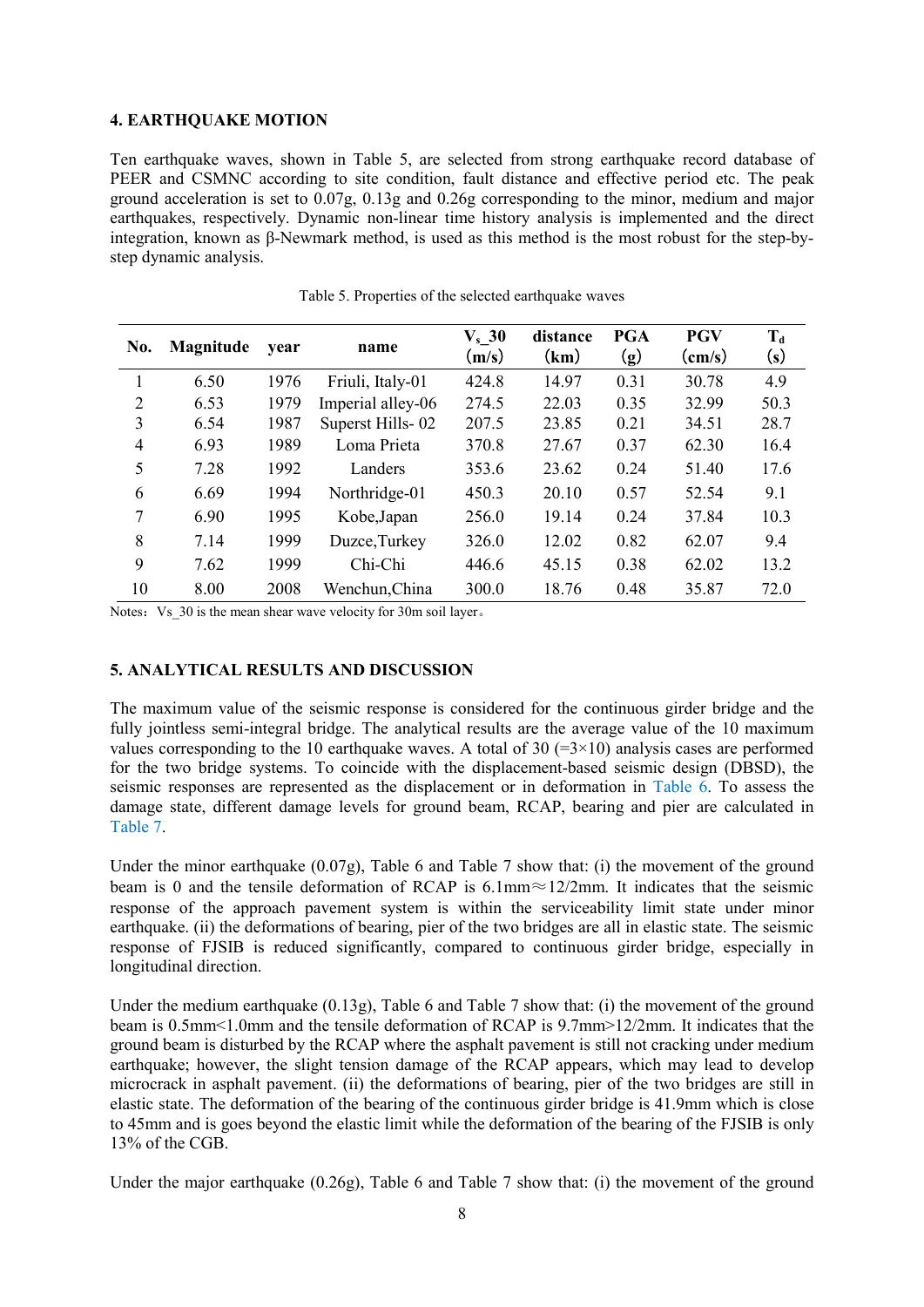beam is 8.4mm>5.0mm and the tensile deformation of RCAP is 16.6mm and 12/2mm<16.6mm <35- 12/2=29mm. It indicates that large plastic deformation of embankment is introduced under the major earthquake where the asphalt pavement cracks completely. However, the steel bar of the RCAP is still in the elastic phase and the cracks can be closed by themselves after unloading. (ii) The deformation of the bearing of the continuous girder bridge is 96.1mm>90mm and the bearing is damaged severely while the bearing of the FJSIB deforms only 10mm <45mm and is still excellent without damage.

It can be obtained that the seismic response of the fully jointless semi-integral bridge is significantly reduced by the approach pavement system under the three earthquake levels, especially in the longitudinal direction. Under the major earthquake, the fully jointless semi-integral bridge is in excellent condition except the asphalt pavement at the ground beam is damaged. Meanwhile the abutment and the expansion joints of the continuous girder bridge is punching shear failure by the strong inertia force from the girder; the bearings are also damaged severely and even induce falling beam destruction; the plastic hinges are also developed in the piers.

Table 6. Seismic response of FJSIB and CGB at three earthquake levels (mm)

|                   |              | Minor earthquake |                   | <b>Medium earthquake</b> |              |                   | Major earthquake |                |                   |  |
|-------------------|--------------|------------------|-------------------|--------------------------|--------------|-------------------|------------------|----------------|-------------------|--|
| Component         | <b>FJSIB</b> | CGB              | $rac{FJSIB}{CGB}$ | <b>FJSIB</b>             | $_{\rm CGB}$ | $rac{FJSIB}{CGB}$ | <b>FJSIB</b>     | CGB            | $rac{FJSIB}{CGB}$ |  |
| Ground beam       | 0.0          |                  |                   | 0.5                      |              |                   | 8.4              |                |                   |  |
| <b>RCAP</b>       | 6.1          |                  |                   | 9.7                      |              |                   | 16.6             |                |                   |  |
| Bearing-on pier   | 3.7          | 21 2             | 17%               | 5.4                      | 41.9         | 13%               | 10.0             | 96.1           | 10%               |  |
| Pier-longitudinal | 2.6          | 5.7              | 47%               | 5.0                      | 9.2          | 55%               | 9.0              | 14.7           | 61%               |  |
| Pier-transverse   | 2.6          | 32               | 81%               | 5.0                      | 6.9          | 72%               | 115              | 3 <sup>3</sup> | 86%               |  |

Table 7. Different damage level for each component (mm)

| Component         |    |    |    | Slight damage Medium damage Severe damage Complete damage |
|-------------------|----|----|----|-----------------------------------------------------------|
| Pier-longitudinal | 23 | 30 | 65 | 134                                                       |
| Pier-transverse   |    | 15 | 48 | 82                                                        |
| Bearing-on pier   | 45 | 68 | 90 | 113                                                       |
| Ground beam       |    |    |    | 30                                                        |
| <b>RCAP</b>       |    | 35 | 69 | 106                                                       |

Table 8. Seismic responses of the FJSIB with different ground beam

| Conponent                    |       | $PGA=0.26g$ | $PGA=0.39g$ |       |      |     | $PGA=0.52g$ |       |     |  |
|------------------------------|-------|-------------|-------------|-------|------|-----|-------------|-------|-----|--|
|                              | A     | B           | B/A         | A     | B    | B/A | A           | B     | B/A |  |
| Ground beam(mm)              | 8.4   | 6.0         | 0.7         | 16.9  | 13.0 | 0.8 | 26.3        | 21.1  | 0.8 |  |
| Bearing-abutment(mm)         | 13.5  | 12.1        | 0.9         | 22.8  | 19.4 | 0.9 | 32.7        | 28.5  | 0.9 |  |
| Bearing-pier(mm)             | 10.0  | 10.4        | 1.0         | 18.1  | 15.2 | 0.8 | 26.0        | 23.5  | 0.9 |  |
| pier(mm)                     | 9.0   | 9.5         | 1.1         | 13.2  | 13.7 | 1.0 | 176         | 18.1  | 1.0 |  |
| RCAP(mm)                     | 16.6  | 16.6        | 1.0         | 22.7  | 22.3 | 1.0 | 28.2        | 28.9  | 1.0 |  |
| Girder-moment $(kN \cdot m)$ | 424.3 | 530.6       | 13          | 500.1 | 6554 | 13  | 606.1       | 778.9 | 13  |  |

Notes: A represents the one ground beam; B represents the two ground beam.

# **6. PARAMETRIC STUDY**

Obviously, the stiffness of the anchored ground beam is the sensitive parameter for seismic response and it is necessary to determine the optimal stiffness of the soil-ground beam interaction. Therefore a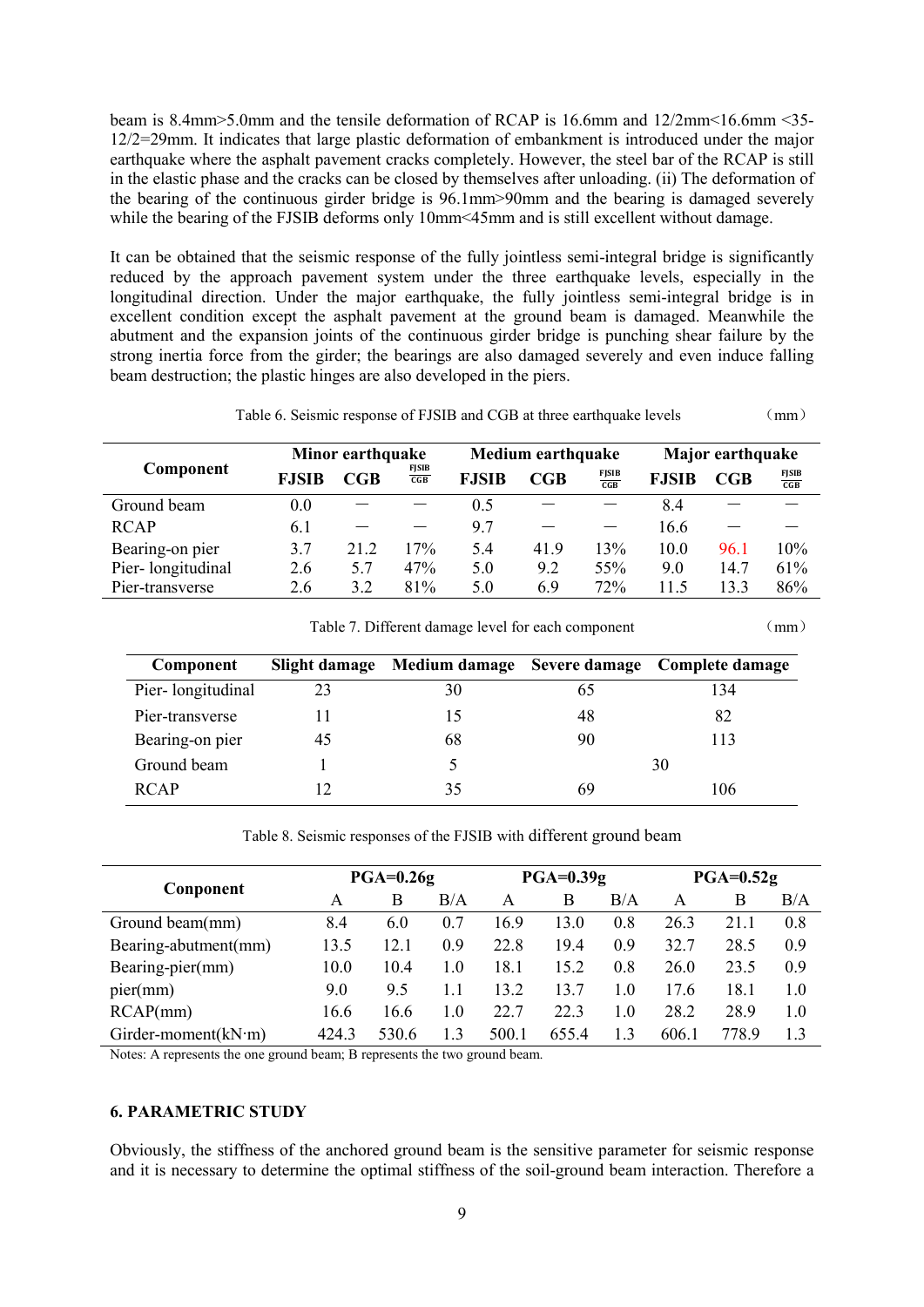parametric investigation is conducted and 1 and 2 ground beams are set to consider different stiffness of the soil- ground beam interaction, and the FJSIB is under 0.26g, 0.39g and 0.52g earthquake action. The calculated results are shown in Table 8. It can be seen that 2 ground beams can slightly reduce the seismic response of the ground beam and bearing and can also slightly increase the moment of the girder, while the deformation of the RCAP is almost not changed. It is suggested that one ground beam is enough and more ground beams will not lead to the better result.

## **7. CONCLUSION**

The 3D nonlinear finite element model of FJSIB and CGB are established by the OpenSees software and the seismic response analysis is carried out by the nonlinear time-history analysis. It is proved that the approach pavement system can significantly enhance the earthquake resistance of the minor and medium beam bridges. Under the major earthquake, except the asphalt pavement at the ground beam is damaged which is easy to repair, the fully jointless semi-integral bridge is in excellent condition. While the abutment wall, expansion joints, bearings and piers of the "reference" continuous girder bridge are damaged severely in major earthquake. From the parametric study, it is found that one ground beam is enough and more ground beams will not lead to the better performance. It can be concluded that the fully jointless semi-integral bridge have excellent seismic performance and can be used in new bridge construction as well as old bridge retrofitting, especially in the strong earthquake area.

## **8. ACKNOWLEDGEMENT**

The authors gratefully acknowledge the support from the National Natural Science Foundation of China (Grant No. 51608190 and 51708205) and Natural Science Foundation of Hunan Province of China (Grant No. 2017JJ3058).

#### **9. REFERENCES**

Boulanger R W, Curras C J, Kutter B L, et al (1999). Seismic soil-pile-structure interaction experiments and analyses. *Journal of Geotechnical and Geoenvironmental Engineering*, 125(9): 750-759.

Belarbi A, Hsu T T (1994). Constitutive laws of concrete in tension and reinforcing bars stiffened by concrete. *ACI structural Journal*, 91(4): 465-474.

Barker R, Duncan J, Rojiani K, et al (1991). National Cooperative Highway Research Program(NCHRP) Report 343: Manuals for the design of bridge foundations. Washington D.C.: *Transportation Research Board*.

Maruri R F, Petro S H (2005). Integral abutments and jointless bridges (IAJB) 2004 survey summary. In: *Integral Abutment and Jointless Bridges (IAJB 2005*).

Ma Y, Shao X, Yu J (2013). seismic analysis of the fully jointless bridge in the low seismic fortification intensity zone. *Journal of Hunan University (Natural Sciences)*, 40(5): 11-17.

Ma Y, Shao X, Liang C (2012). Theoretical and experimental study on tension-deformation mechanical properties of continuously reinforced concrete approach pavement of FJSBs. *Journal of Earthquake Engineering and Engineering Vibration*, 32(04): 131-138.

Jin X, Shao X (2009). A study of fully jointless bridge-approach system with semi-integral abutment. *China Civil Engineering Journal*, 42(09): 68-73.

Hoppe E J, Gomez J P (1996). Field study of an integral backwall bridge. Virginia: *Transportation Research Council*, pp 47.

Faraji S, Ting J M, Crovo D S, et al (2001). Nonlinear analysis of integral bridges: finite-element model. *Journal of Geotechnical and Geoenvironmental Engineering*, 127(5): 454-461.